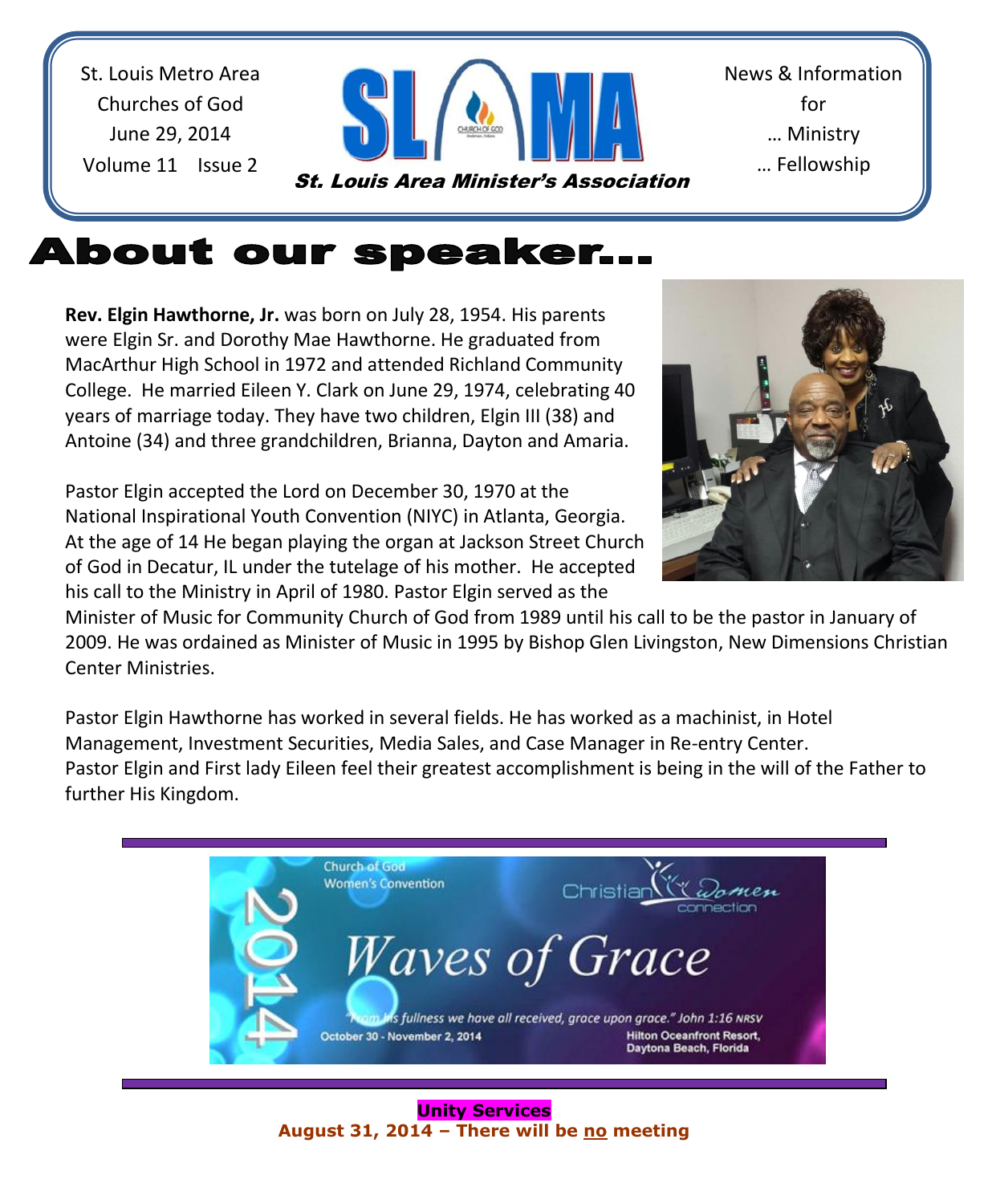

 $\overline{\phantom{a}}$  $\overline{\phantom{a}}$ 

> Planning meetings for area youth events are held every fourth Monday of the month at 7:00pm via video conference.

You may contact Min. Brian Burton via email at [bmbbmb314@yahoo.com](mailto:bmbbmb314@yahoo.com) to be included on the distribution for the video conference invitation.

We're asking for all youth leaders or representatives from each church to participate.

Like MAYCOG on **facebook**.

### **PASTOR'S PRAYER FELLOWSHIP.**

 meetings are typically held the first The Pastor's Prayer Fellowship Tuesday of every month. The time (AM or PM) is at the discretion of the host pastor. The next Pastor's fellowship prayer meeting will be held on

**Tuesday, July 1, 2014 a**t **9:00am** at the following location:

#### **Community Christ Fellowship**

121 Williams Blvd St. Louis, MO 63135 Host Pastor: Elder Marilyn Stowers

**You may dial in for prayer at 9:30am if you cannot attend** 661-673-8600, code 704227#

### **UMBRELLA PRAYER MEETINGS**



The umbrella prayer group is a prayer circle that is open to everyone. We all need prayer. It is held every **third Saturday** at 8:00 am at the Richmond Heights COG, 7770 Dale Ave., Richmond Heights, MO 63117.

#### **Coordinators:**

| Sis. Sallie Hatter     | 618-271-2214 |
|------------------------|--------------|
| Sis. Janna Sue Stowers | 314-388-2464 |

Join us for weekly prayer calls: Fridays at 6:30pm CST Mondays at 5:00pm CST **Dial in** – 605-475-4700, code 506264#



### **CHURCH OF GOD UNITY PICNIC**



**WHEN:** September 6, 2014  **TIME:** 9:00am – 4:00pm

 **WHERE:** Tiemeyer Park 3311 Asbhy Rd St. Ann, MO 63074

**Contact person:** Pastor Nelson 618-271-4775

Donations are being accepted and volunteers are always needed.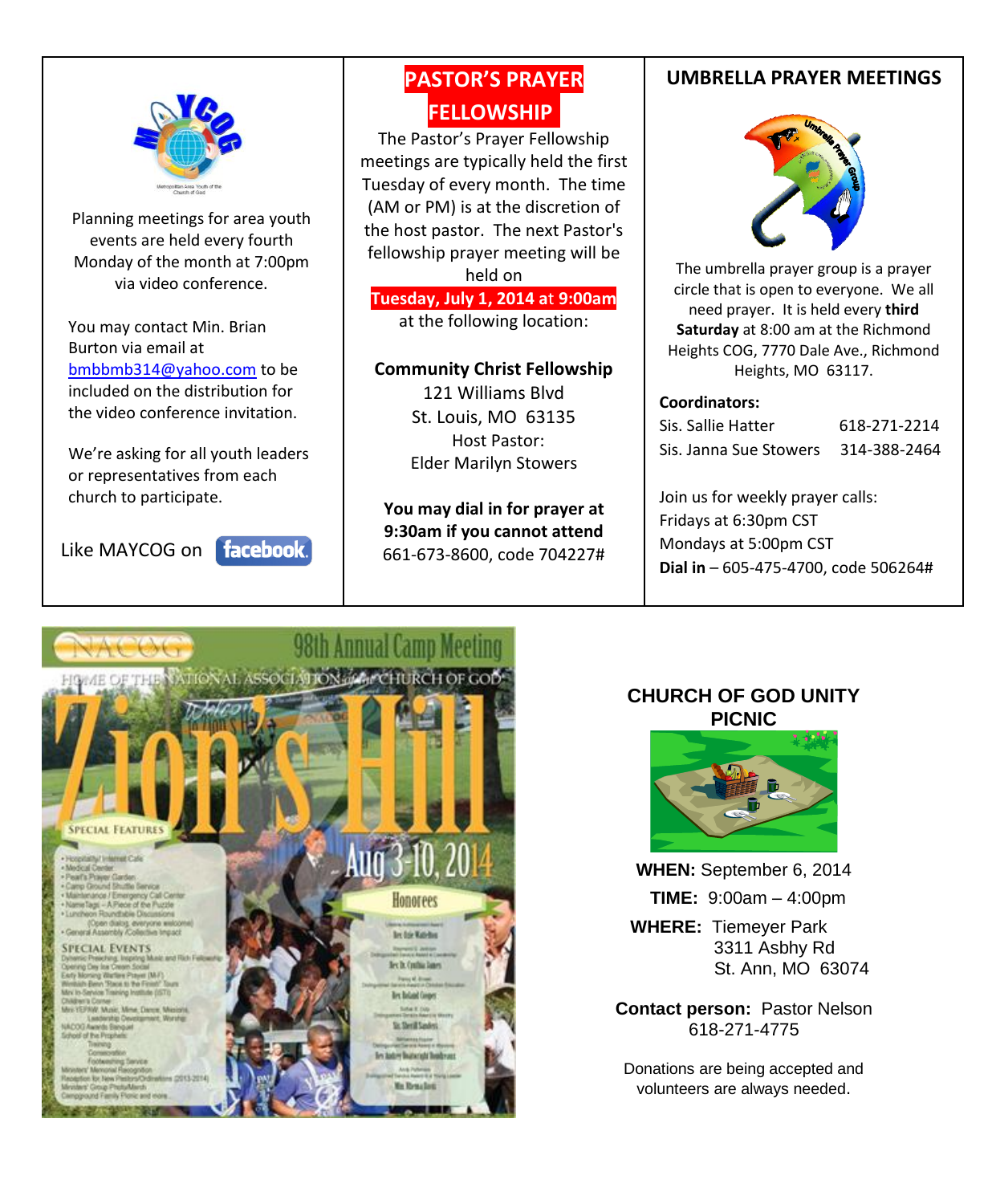NATIONAL ASSOCIATION OF THE CHURCH OF GOD. WEST MIDDLESEX.PA



### DIS6 C 2  $7 - 30$

"...These who have turned the world upside down have come here too." Acts 17:6b HCSB

ORLANDO, FL

Join Pastor Kevin Osbourne and the Youth & Young Adults of the National Association of the Church of God for NIYC 2014

**REGISTER at WWW.NIYC.ORG** 

**CONNECT WITH US** WWW.FACEBOOK.COM/YouthOfNIYC



**ROSEN PLAZA HOTEL** 9700 International Drive, Orlando, FL 32819